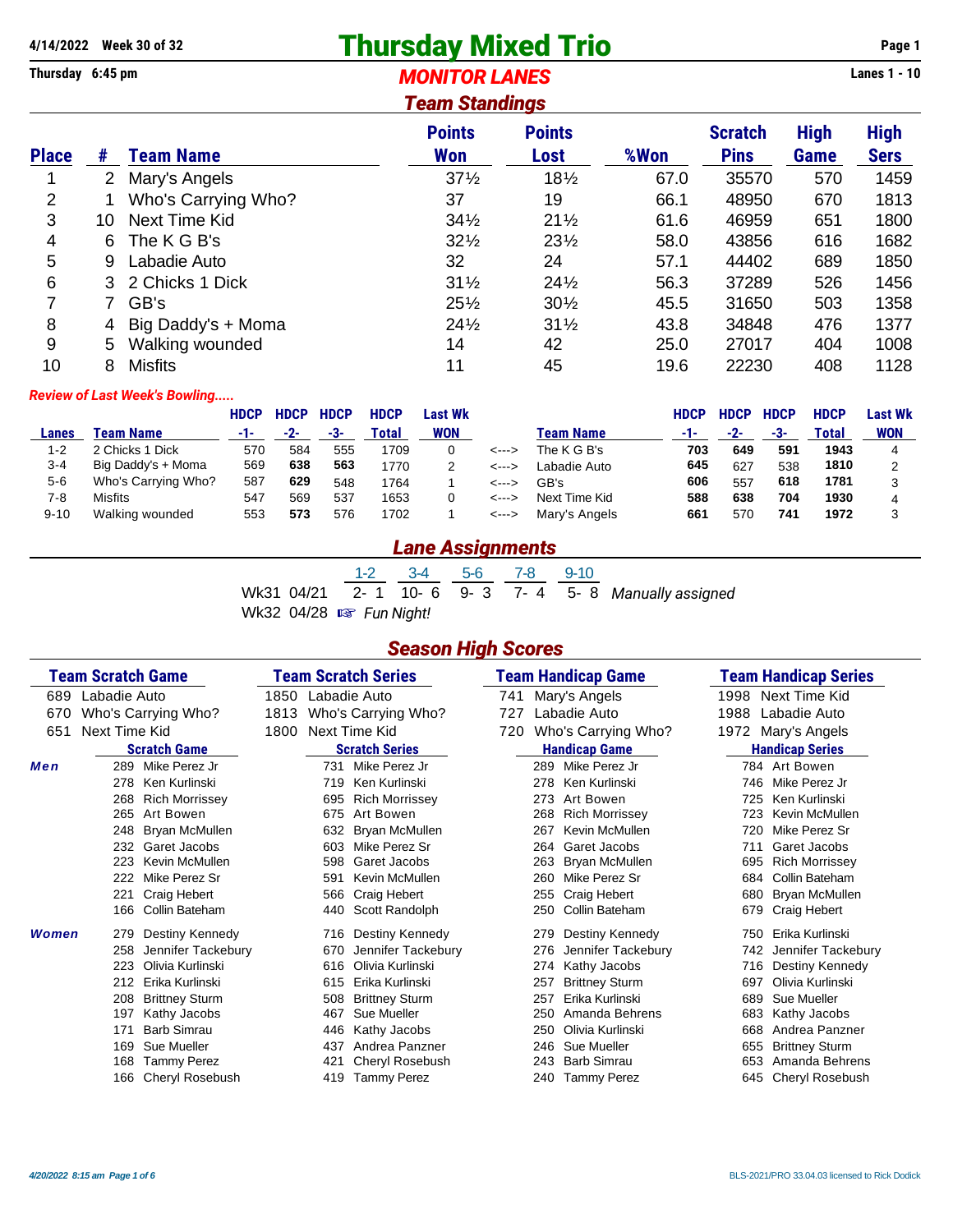## *Last Week's Top Scores*

|              | <b>Team Scratch Game</b>               |                     | <b>Team Scratch Series</b>                 | <b>Team Handicap Game</b>                 | <b>Team Handicap Series</b>                     |  |  |  |
|--------------|----------------------------------------|---------------------|--------------------------------------------|-------------------------------------------|-------------------------------------------------|--|--|--|
|              | 639 Next Time Kid                      |                     | 1735 Next Time Kid                         | Mary's Angels<br>741                      | 1972 Mary's Angels                              |  |  |  |
| 616          | The K G B's                            |                     | 1682 The KG B's                            | Next Time Kid<br>704                      | 1943<br>The K G B's                             |  |  |  |
| 579          | Who's Carrying Who?                    | 1614                | Who's Carrying Who?                        | 703<br>The K G B's                        | 1930<br>Next Time Kid                           |  |  |  |
| 570          | Mary's Angels                          |                     | 1546 Labadie Auto                          | 645<br>Labadie Auto                       | 1810<br>Labadie Auto                            |  |  |  |
| 557          | Labadie Auto                           |                     | 1459 Mary's Angels                         | Big Daddy's + Moma<br>638                 | 1781<br>GB's                                    |  |  |  |
|              | <b>Scratch Game</b>                    |                     | <b>Scratch Series</b>                      | <b>Handicap Game</b>                      | <b>Handicap Series</b>                          |  |  |  |
| Men          | 247 Ken Kurlinski                      |                     | 690 Ken Kurlinski                          | 264 Garet Jacobs                          | 690 Ken Kurlinski                               |  |  |  |
|              | 236 Rich Morrissey                     |                     | 609 Bryan McMullen                         | 247 Ken Kurlinski                         | Garet Jacobs<br>681                             |  |  |  |
|              | 235 Art Bowen                          |                     | 603 Rich Morrissey                         | 243 Collin Bateham                        | 651<br>Bryan McMullen                           |  |  |  |
|              | 232 Garet Jacobs                       |                     | 602 Art Bowen                              | 239 Art Bowen                             | 620 Collin Bateham                              |  |  |  |
|              | 227 Mike Perez Jr                      |                     | 585 Garet Jacobs                           | 236 Rich Morrissey                        | 619 Craig Hebert                                |  |  |  |
|              | 215 Bryan McMullen<br>194 Craig Hebert |                     | 583 Mike Perez Jr<br>529 Craig Hebert      | 229 Bryan McMullen<br>227 Mike Perez Jr   | 614 Art Bowen<br>Kevin McMullen<br>611          |  |  |  |
|              | 170 Kevin McMullen                     |                     | 488 Kevin McMullen                         | 224 Craig Hebert                          | 603 Rich Morrissey                              |  |  |  |
|              | 164 Collin Bateham                     |                     | 455 Mike Perez Sr                          | Kevin McMullen<br>211                     | <b>Rick VanWert</b><br>601                      |  |  |  |
|              | 159 Mike Perez Sr                      |                     | 387 Scott Randolph                         | 210 Rick VanWert                          | 591<br>Scott Randolph                           |  |  |  |
| Women        | 258 Jennifer Tackebury                 |                     | 609 Jennifer Tackebury                     | 276 Jennifer Tackebury                    | 689 Sue Mueller                                 |  |  |  |
|              | 208 Destiny Kennedy                    |                     | 565 Erika Kurlinski                        | 243 Sue Mueller                           | Erika Kurlinski<br>679                          |  |  |  |
|              | 198 Erika Kurlinski                    |                     | 552 Destiny Kennedy                        | 240 Tammy Perez                           | 663<br>Jennifer Tackebury                       |  |  |  |
|              | 194 Olivia Kurlinski                   |                     | 480 Olivia Kurlinski<br>479 Brittney Sturm | 236 Brittney Sturm<br>236 Erika Kurlinski | 629<br><b>Brittney Sturm</b><br>616 Tammy Perez |  |  |  |
|              | 186 Brittney Sturm<br>169 Sue Mueller  |                     | 467 Sue Mueller                            | 221 Olivia Kurlinski                      | Sandra Billingsley<br>601                       |  |  |  |
|              | 168 Tammy Perez                        |                     | 400 Tammy Perez                            | 220 Sandra Billingsley                    | <b>Christine Bassett</b><br>601                 |  |  |  |
|              | 146 Sandra Billingsley                 |                     | 385 Estelle Coones                         | 219 Christine Bassett                     | 593 Amanda Behrens                              |  |  |  |
|              | 146 Christine Bassett                  |                     | 382 Christine Bassett                      | 213 Amanda Behrens                        | 579<br>Cheryl Rosebush                          |  |  |  |
|              | 133 Estelle Coones                     |                     | 379 Sandra Billingsley                     | 208 Destiny Kennedy                       | 568 Estelle Coones                              |  |  |  |
|              | <b>Weekly Game Over Average</b>        |                     |                                            | <b>Weekly Series over Average</b>         |                                                 |  |  |  |
|              | <b>Game - Avg=Difference</b>           |                     |                                            | <b>Series - Avg=Difference</b>            |                                                 |  |  |  |
| <b>Men</b>   | $232 - 164 = 68$                       |                     | <b>Garet Jacobs</b>                        | $585 - 492 = 93$                          | <b>Garet Jacobs</b>                             |  |  |  |
|              | 164 - 112=52                           |                     | <b>Collin Bateham</b>                      | $609 - 552 = 57$                          | <b>Bryan McMullen</b>                           |  |  |  |
|              | 235 - 195=40                           |                     | Art Bowen                                  | $690 - 636 = 54$                          | <b>Ken Kurlinski</b>                            |  |  |  |
| <b>Women</b> | 258 - 179=79                           |                     | Jennifer Tackebury                         | $467 - 351 = 116$                         | <b>Sue Mueller</b>                              |  |  |  |
|              | $169 - 117 = 52$                       |                     | <b>Sue Mueller</b>                         | $565 - 471 = 94$                          | Erika Kurlinski                                 |  |  |  |
|              | 168 - 119=49                           |                     | <b>Tammy Perez</b>                         | $609 - 537 = 72$                          | Jennifer Tackebury                              |  |  |  |
|              |                                        |                     |                                            |                                           |                                                 |  |  |  |
|              |                                        |                     | <b>Individual High Averages</b>            |                                           |                                                 |  |  |  |
| <b>Men</b>   | 212.71                                 | Ken Kurlinski       |                                            | <b>Women</b><br>208.47                    | Destiny Kennedy                                 |  |  |  |
|              | 210.06                                 | Mike Perez Jr       |                                            | 180.74                                    | Jennifer Tackebury                              |  |  |  |
|              | 203.51                                 |                     | <b>Rich Morrissey</b>                      | 170.48                                    | Olivia Kurlinski                                |  |  |  |
|              | 195.36                                 | Art Bowen           |                                            | 159.16                                    | Erika Kurlinski                                 |  |  |  |
|              | 184.93                                 |                     | <b>Bryan McMullen</b>                      | 145.33                                    | <b>Brittney Sturm</b>                           |  |  |  |
|              | 166.57                                 | <b>Craig Hebert</b> |                                            | 123.64                                    | <b>Cheryl Rosebush</b>                          |  |  |  |
|              |                                        |                     |                                            |                                           |                                                 |  |  |  |
|              |                                        |                     | <b>Team Rosters</b>                        |                                           |                                                 |  |  |  |

# **1 - Who's Carrying Who?** Lane 2

|                       |                 |    |                 |    |     |       |     |              | <b>High</b> | <b>High</b> |
|-----------------------|-----------------|----|-----------------|----|-----|-------|-----|--------------|-------------|-------------|
| <b>Name</b>           | <b>Avg HDCP</b> |    | <b>Pins Gms</b> |    | -1- | $-2-$ | -3- | <b>Total</b> | <b>Game</b> | <b>Sers</b> |
| <b>Brittney Sturm</b> | 145             | 49 | 12644           | 87 | 186 | 144   | 149 |              | 479 208     | 508         |
| Destiny Kennedy       | 208             |    | 16261           | 78 | 173 | 208   | 171 |              | 552 279     | 716         |
| Mike  Perez Jr        | 210             |    | 18275           | 87 | 178 | - 227 | 178 | 583          | 289         | 731         |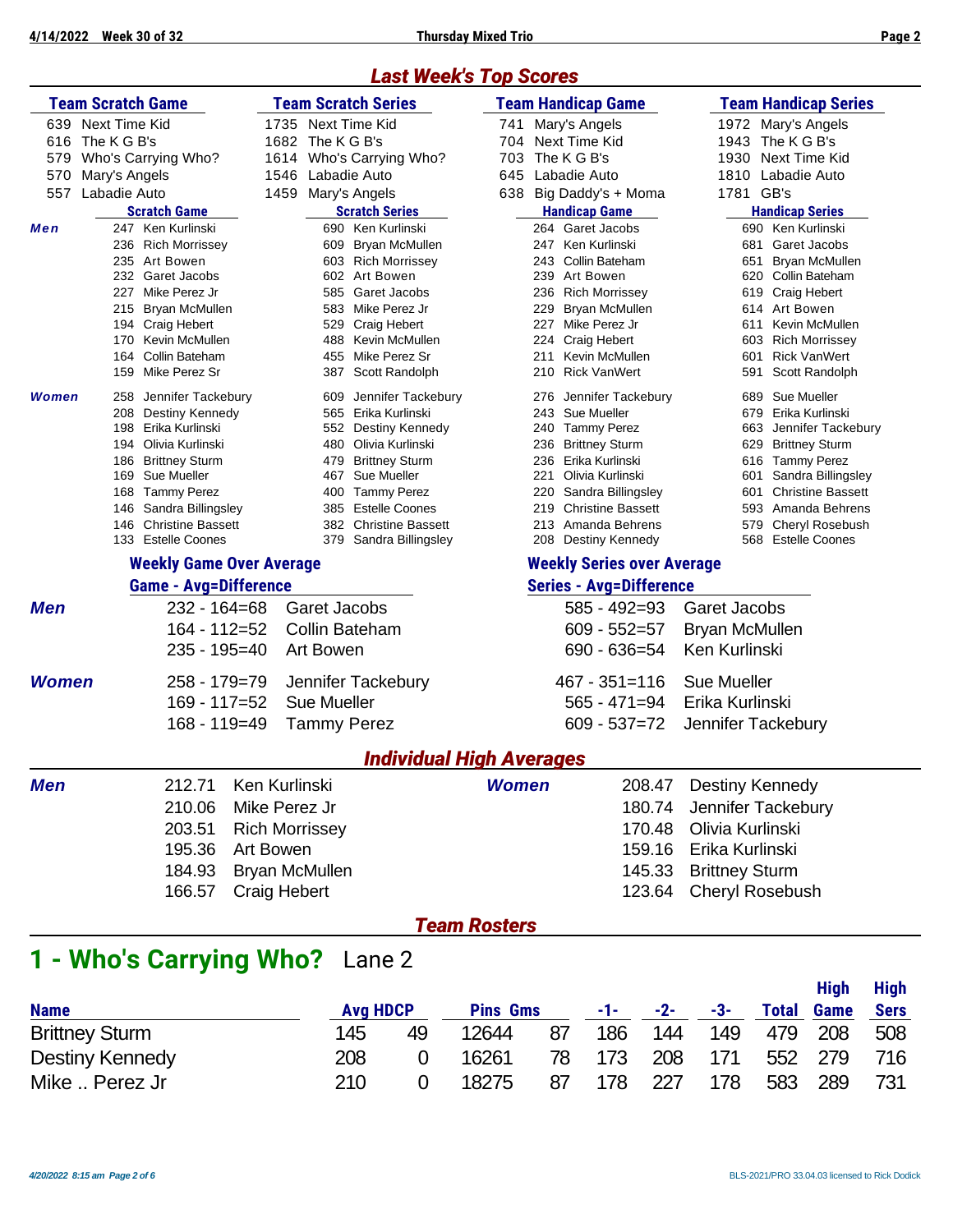# **2 - Mary's Angels** Lane 1

|                       |                 |    |                 |     |       |       |     |              | <b>High</b> | <b>High</b> |
|-----------------------|-----------------|----|-----------------|-----|-------|-------|-----|--------------|-------------|-------------|
| <b>Name</b>           | <b>Avg HDCP</b> |    | <b>Pins Gms</b> |     | $-1-$ | $-2-$ | -3- | <b>Total</b> | <b>Game</b> | <b>Sers</b> |
| <b>Sue Mueller</b>    | 119             |    | 8930            | 75  | 169   | 150   | 148 | 467          | 169         | 467         |
| <b>Collin Bateham</b> | 112             | 79 | 8126            | 72. | 116   | 103   | 164 | 383          | 166         | 435         |
| Jennifer Tackebury    | 180             | 18 | 15724           | 87  | 205   | 146   | 258 | 609          | 258         | 670         |

# **3 - 2 Chicks 1 Dick** Lane 6

|                     |     |                 |                 |    |     |                |     |       | Hiah        | <b>High</b> |
|---------------------|-----|-----------------|-----------------|----|-----|----------------|-----|-------|-------------|-------------|
| <b>Name</b>         |     | <b>Avg HDCP</b> | <b>Pins Gms</b> |    | -1- | $-2-$          | -3- | Total | <b>Game</b> | <b>Sers</b> |
| Andrea Panzner      | 117 | 74              | 9859            | 84 | 125 | 102            | 89  | 316   | 164         | 437         |
| <b>Craig Hebert</b> | 166 | 30              | 13492           | 81 | 157 | 194            | 178 | 529   | 221         | 566         |
| Dan Ahrens          | 142 | 52              | 8142            | 57 |     | a132 a132 a132 |     | 396   | 206         | 524         |
| Sara Hebert         | 155 | 40              | 4659            | 30 |     |                |     |       | 217         | 508         |

# **4 - Big Daddy's + Moma** Lane 8

|                       |                 |    |                 |    |       |       |     |              | <b>High</b> | <b>High</b> |
|-----------------------|-----------------|----|-----------------|----|-------|-------|-----|--------------|-------------|-------------|
| <b>Name</b>           | <b>Avg HDCP</b> |    | <b>Pins Gms</b> |    | -1- - | $-2-$ | -3- | <b>Total</b> | <b>Game</b> | <b>Sers</b> |
| <b>Tammy Perez</b>    | 119             |    | 7913            | 66 | 124   | 168   | 108 | 400          | 168         | 419         |
| <b>Scott Randolph</b> | 124             | 68 | 10458           | 84 | 122   | 135   | 130 | 387          | 164         | 440         |
| Mike  Perez Sr        | 159             | 36 | 13855           | 87 | 147   | 159   | 149 |              | 455 222     | 603         |

# **5 - Walking wounded** Lane 9

|                      |                 |    |                 |    |     |                   |     |              | Hiah        | <b>High</b> |
|----------------------|-----------------|----|-----------------|----|-----|-------------------|-----|--------------|-------------|-------------|
| <b>Name</b>          | <b>Avg HDCP</b> |    | <b>Pins Gms</b> |    | -1- | -2-               | -3- | <b>Total</b> | <b>Game</b> | <b>Sers</b> |
| <b>Barb Simrau</b>   | 120             |    | 9073            |    |     | 75 a110 a110 a110 |     | 330          | 171         | 416         |
| <b>Rick VanWert</b>  | 94              | 95 | 4894            | 52 | 94  | 105               | 114 | 313          | 129         | 320         |
| <b>Phyllis Bracy</b> | 98              | 91 | 8239            | 84 | 90  | 99                | 93  | 282          | 141         | 339         |
| Pat Tackebury        | 120             | 72 |                 |    |     |                   |     |              |             |             |

# **6 - The K G B's** Lane 4

| <b>Name</b>           | <b>Avg HDCP</b> |     | <b>Pins Gms</b> |    | -1- | $-2-$ | -3- | <b>Total</b> | <b>High</b><br><b>Game</b> | <b>High</b><br><b>Sers</b> |
|-----------------------|-----------------|-----|-----------------|----|-----|-------|-----|--------------|----------------------------|----------------------------|
| <b>Bryan McMullen</b> | 184             | 14  | 15534           | 84 | 215 | 186   | 208 | 609          | 248                        | 632                        |
| Kevin McMullen        | 154             | -41 | 12969           | 84 | 169 | 170   | 149 | 488          | 223                        | 591                        |
| Garet Jacobs          | 165             | 31  | 13931           | 84 | 232 | 206   | 147 |              | 585 232                    | 598                        |

# **7 - GB's** Lane 7

|                             |                 |    |                 |    |      |       |     |              |             | u.          |
|-----------------------------|-----------------|----|-----------------|----|------|-------|-----|--------------|-------------|-------------|
| <b>Name</b>                 | <b>Avg HDCP</b> |    | <b>Pins Gms</b> |    | -1-1 | $-2-$ | -3- | <b>Total</b> | <b>Game</b> | <b>Sers</b> |
| <b>Cheryl Rosebush</b>      | 123             | 69 | 9644            | 78 | 123  | 125   | 124 | 372          | 166         | 421         |
| <b>Christine M. Bassett</b> | 118             | 73 | 7117            | 60 | 121  | 115   | 146 | 382          | 161         | 396         |
| Kathy Jacobs                | 117             | 74 | 8775            | 75 |      |       |     |              | 197         | 446         |
| Sandra Billingsley          | 118             | 73 | 4611            | 39 | 146  | 101   | 132 | 379          | 158         | 389         |
| Jeff C. Garcia              | 198             |    | 1191            | 6  |      |       |     |              | 232         | 599         |
|                             |                 |    |                 |    |      |       |     |              |             |             |

**High High**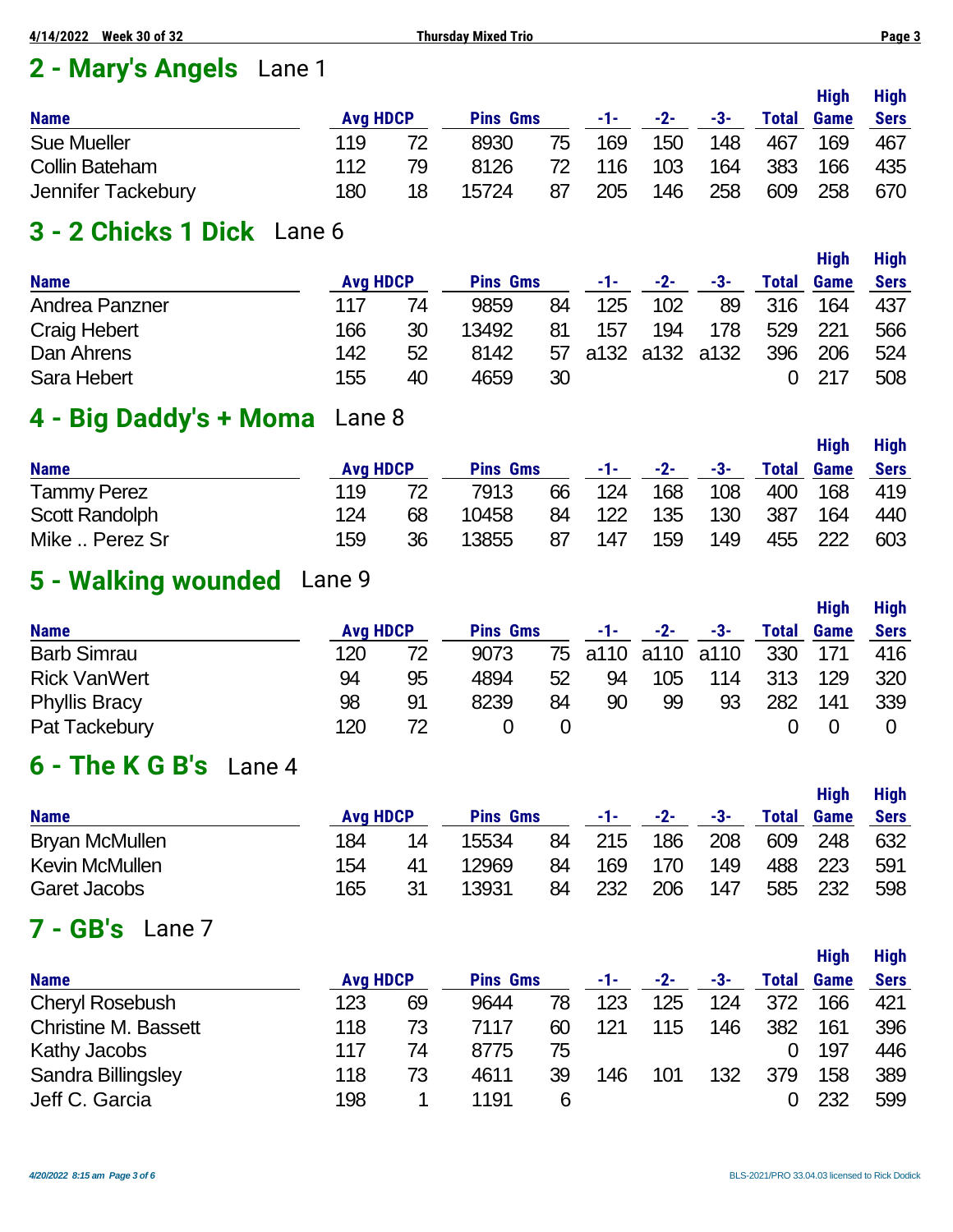# **8 - Misfits** Lane 10

|                       |                 |    |                 |    |      |       |      |              | <b>High</b> | <b>High</b> |
|-----------------------|-----------------|----|-----------------|----|------|-------|------|--------------|-------------|-------------|
| <b>Name</b>           | <b>Avg HDCP</b> |    | <b>Pins Gms</b> |    | -1-  | $-2-$ | -3-  | <b>Total</b> | Game        | <b>Sers</b> |
| <b>VACANT</b>         | 120             | 72 |                 |    | v120 | v120  | v120 | 360          |             |             |
| June Wallace          | 104             | 86 | 6569            | 63 | 89   | 99    | 66   | 254          | 142         | 357         |
| <b>Estelle Coones</b> | 132             | 61 | 5562            | 42 | 120  | 132   | 133  | 385          | 172         | 440         |
| David Wallace         | 120             |    |                 |    |      |       |      |              |             |             |

# **9 - Labadie Auto** Lane 5

| <b>Name</b>           | <b>Avg HDCP</b> |    | <b>Pins Gms</b> |    | <b>Conference</b> | $-2-$ | -3- | <b>Total</b> | <b>Game</b> | <b>Sers</b> |
|-----------------------|-----------------|----|-----------------|----|-------------------|-------|-----|--------------|-------------|-------------|
| Art Bowen             | 195             | 4  | 16996           | 87 | 209               | 235   | 158 | 602          | 265         | 675         |
| Amanda Behrens        | 106             | 84 | 7047            | 66 | 112               | 100   | 129 | 341          | 156         | 365         |
| <b>Rich Morrissey</b> | 203             |    | 17705           | 87 | 236               | 204   | 163 | 603          | 268         | 695         |
| <b>Terry Lutz</b>     | 172             | 25 | 1548            |    |                   |       |     |              | 234         | 568         |

# **10 - Next Time Kid** Lane 3

|                  |                 |    |                 |    |       |       |     |              | <b>High</b> | <b>High</b> |
|------------------|-----------------|----|-----------------|----|-------|-------|-----|--------------|-------------|-------------|
| <b>Name</b>      | <b>Avg HDCP</b> |    | <b>Pins Gms</b> |    | $-1-$ | $-2-$ | -3- | <b>Total</b> | <b>Game</b> | <b>Sers</b> |
| Erika Kurlinski  | 159             | 36 | 11937           | 75 | 179   | 188   | 198 |              | 565 212     | 615         |
| Olivia Kurlinski | 170             |    | 14832           | 87 | 134   | 152   | 194 | 480          | 223         | 616         |
| Ken Kurlinski    | 212             |    | 17868           | 84 | 210   | 233   | 247 | 690          | 278         | 719         |

**High High**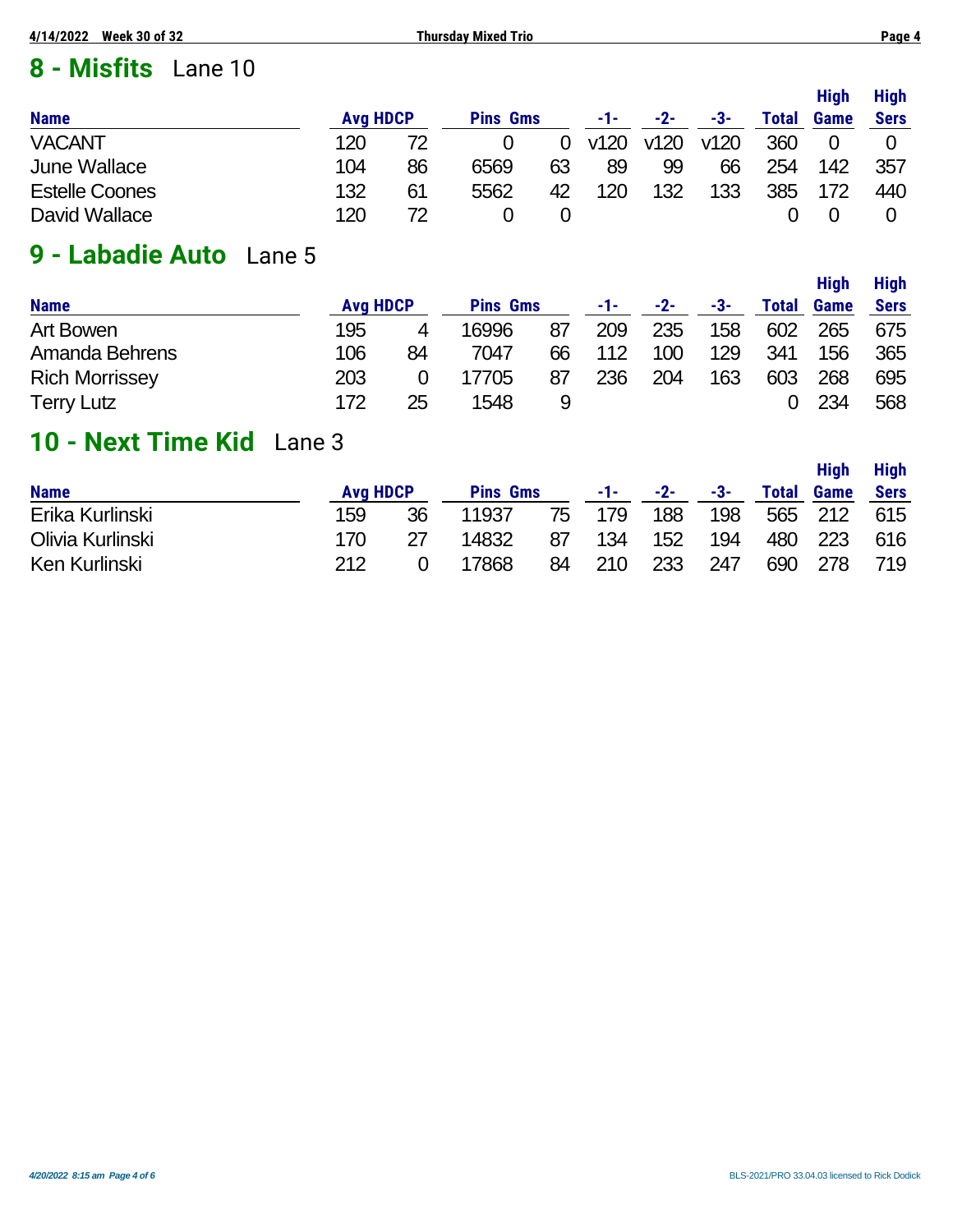| <b>I his week's Statistics</b>    |                 |                |                         |  |  |  |  |  |  |  |
|-----------------------------------|-----------------|----------------|-------------------------|--|--|--|--|--|--|--|
|                                   | <b>Over All</b> | <b>Men</b>     | <b>Women</b>            |  |  |  |  |  |  |  |
| How many people bowled            | 27              | 12             | 15                      |  |  |  |  |  |  |  |
| Number of games bowled            | 81              | 36             | 45                      |  |  |  |  |  |  |  |
| Actual average of week's scores   | 154.20          | 172.97         | 139.18                  |  |  |  |  |  |  |  |
| How many games above average      | 47              | 23             | 24                      |  |  |  |  |  |  |  |
| How many games below average      | 30              | 12             | 18                      |  |  |  |  |  |  |  |
| Pins above/below average per game | 6.53            | 8.31           | 5.11                    |  |  |  |  |  |  |  |
| How many people raised average    | 18              | 9              | 9                       |  |  |  |  |  |  |  |
| by this amount                    | 0.60            | 0.52           | 0.68                    |  |  |  |  |  |  |  |
| How many people went down         | 9               | 3              | 6                       |  |  |  |  |  |  |  |
| by this amount                    | $-0.46$         | $-0.31$        | $-0.54$                 |  |  |  |  |  |  |  |
|                                   |                 |                |                         |  |  |  |  |  |  |  |
| League average before bowling     | 148.15          | 165.03         | 134.64                  |  |  |  |  |  |  |  |
| League average after bowling      | 148.39          | 165.34         | 134.84                  |  |  |  |  |  |  |  |
| Change in league average          | 0.25            | 0.31           | 0.19                    |  |  |  |  |  |  |  |
|                                   |                 |                |                         |  |  |  |  |  |  |  |
| 800s                              |                 |                |                         |  |  |  |  |  |  |  |
| 775s                              |                 |                |                         |  |  |  |  |  |  |  |
| 750s                              |                 |                |                         |  |  |  |  |  |  |  |
| 725s                              |                 |                |                         |  |  |  |  |  |  |  |
| 700s                              |                 |                |                         |  |  |  |  |  |  |  |
| 675s                              | 1               | 1              |                         |  |  |  |  |  |  |  |
| 650s                              |                 |                |                         |  |  |  |  |  |  |  |
| 625s                              |                 |                |                         |  |  |  |  |  |  |  |
| 600s                              | 4               | 3              | 1                       |  |  |  |  |  |  |  |
| 575s                              | $\overline{c}$  | $\overline{2}$ |                         |  |  |  |  |  |  |  |
| 550s                              | $\overline{c}$  |                | $\overline{c}$          |  |  |  |  |  |  |  |
| 525s                              | 1               | 1              |                         |  |  |  |  |  |  |  |
| 500s                              |                 |                | ÷                       |  |  |  |  |  |  |  |
| 475s                              | 3               | 1              | $\overline{c}$          |  |  |  |  |  |  |  |
| 450s                              | $\overline{2}$  | 1              | $\overline{1}$          |  |  |  |  |  |  |  |
| 425s                              |                 |                |                         |  |  |  |  |  |  |  |
| 400s                              | 1               |                | $\mathbf{1}$            |  |  |  |  |  |  |  |
| below 400                         | 11              | 3              | 8                       |  |  |  |  |  |  |  |
|                                   |                 |                |                         |  |  |  |  |  |  |  |
| 300s                              |                 |                |                         |  |  |  |  |  |  |  |
| 275s                              |                 |                |                         |  |  |  |  |  |  |  |
| 250s                              | 1               |                | 1                       |  |  |  |  |  |  |  |
| 225s                              | 6               | 6              |                         |  |  |  |  |  |  |  |
| 200s                              | 8               | 6              | $\overline{\mathbf{c}}$ |  |  |  |  |  |  |  |
| 175s                              | 10              | 5              | 5                       |  |  |  |  |  |  |  |
| 150s                              | 13              | $\overline{7}$ | 6                       |  |  |  |  |  |  |  |
| 125s                              | 19              | 6              | 13                      |  |  |  |  |  |  |  |
| 100s                              | 16              | 5              | 11                      |  |  |  |  |  |  |  |
| below 100                         | 8               | 1              | $\overline{7}$          |  |  |  |  |  |  |  |
|                                   |                 |                |                         |  |  |  |  |  |  |  |
|                                   |                 |                |                         |  |  |  |  |  |  |  |

## *This Week's Statistics*